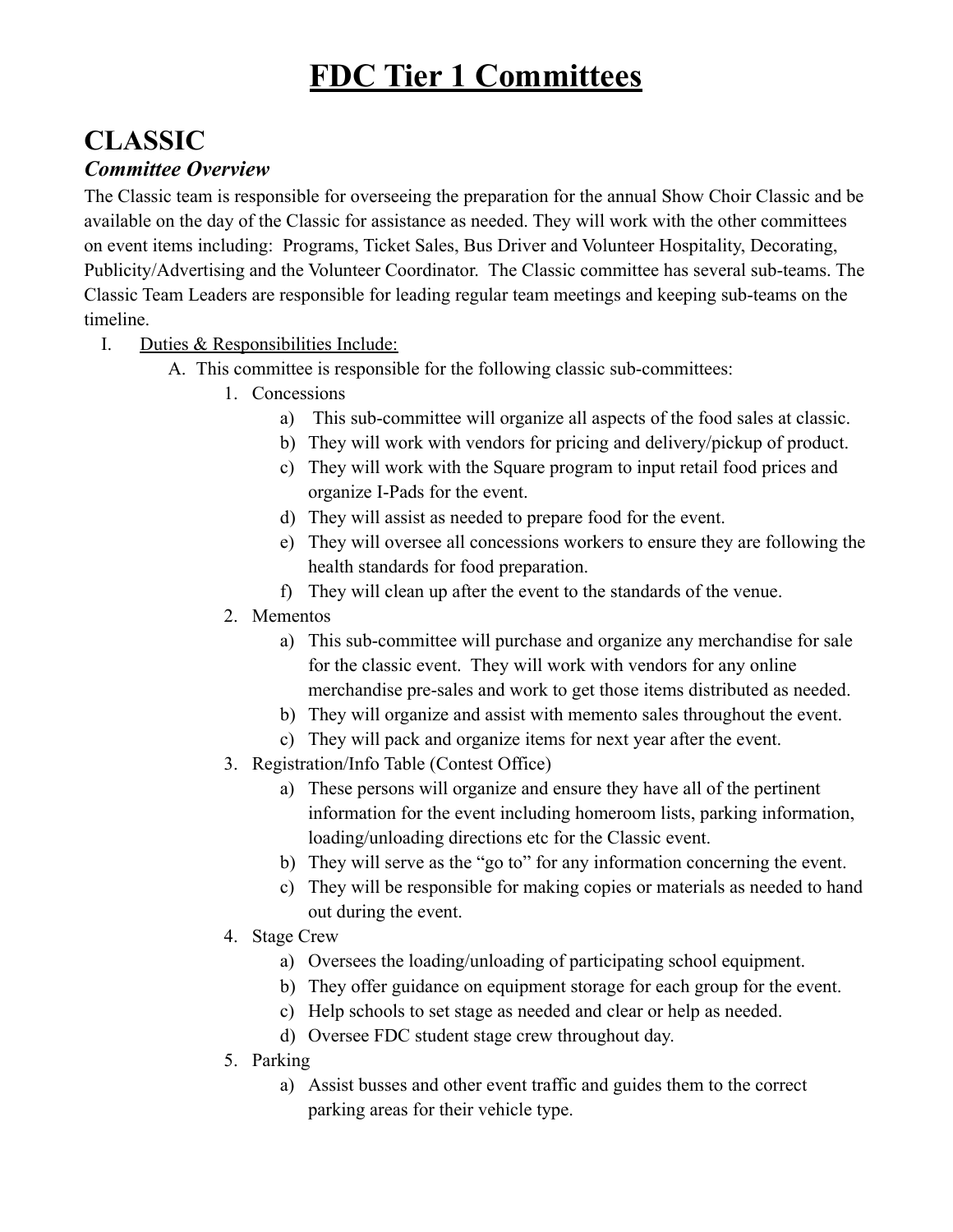- 6. Security/Ushering
	- a) Ensures all doors are attended throughout the event and monitors those spectators coming and going from the event hall. Make sure spectators are not entering during a performance.
	- b) Assist spectators in directions for the facility and guide them as needed.
	- c) Usher people to seats if required.

# **CABARET**

#### *Committee Overview*

Our committee organizes the event, with the direction of Mr.Graw.

Duties & Responsibilities Include:

We oversee the sub committees, such as decorating, food, hospitality, advertising, ticket sales, and coordinate with any other committees that may be needed.

### **DECORATING**

#### *Committee Overview*

The decorating committee decorates for events such as Up With Show in early winter, the dinner theatre in early spring, and our competition, the Mitchell Show Choir Classic in March. We decorate the PAC lobby and stage area. We have a large storage room of decorations that have been used in the past, and we also order new depending on the theme.

Duties & Responsibilities Include:

Planning, budgeting, and ordering decorations for events. Decorating for the events. Late nights are a requirement. Clean up is also needed after the events.

## **HOSPITALITY**

#### *Committee Overview*

If you like food, this committee is for you! This committee is responsible for filling the stomachs of the FDC participants. Members of this committee will organize, plan and recruit parents to assist with food preparation for FDC for Up With Show, Classic and Cabaret..

Duties & Responsibilities Include:

*(These apply to Up With Show, Show Choir Classic, and Cabaret)*

- Determine menu for each day. Typically meals are provided on performance days and some dress rehearsal days depending on schedule.
- Use sign up genius from previous years to establish menu and estimate costs.
- Work to cover as much of the expenses as possible with parent donations.
- Make sure to review menus with medical team to support special dietary needs as much as possible or to address them prior to the events.
- Create and schedule sign up genius volunteers
- "Staff" the food area with volunteer parents during each event
- Ensure that clean up is completed in a timely and detailed manner with the assistance of parent volunteers.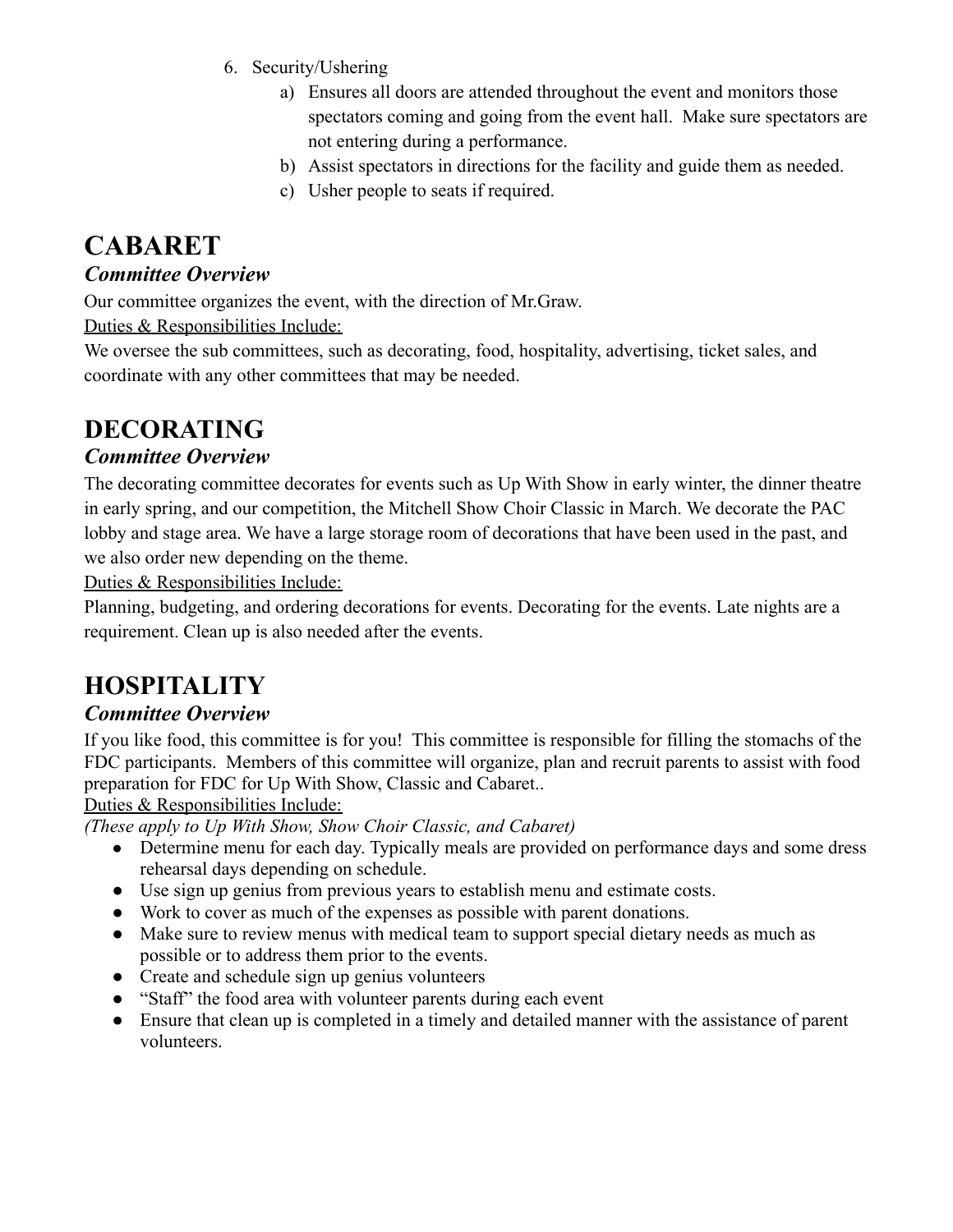# **PUBLICITY & ADVERTISING**

#### *Committee Overview*

This committee is responsible for telling the FDC story. Members of this committee will educate, enlighten and infuse excitement about FDC to the general public.

Duties & Responsibilities Include:

*(These apply to Up With Show, Show Choir Classic, and Cabaret)*

- Create all digital, print and social media promotional information
- Write press releases to promote each large event.
- Write press releases to promote FDC's awards/success during the competition season
- Identify photos that can be used in partnership with press releases
- Posters will be designed by others but this committee is responsible for delivering posters to businesses and pushing posters out electronically.
- Schedule and create all radio advertisements and public service announcements
- Schedule radio talk show presentations to promote large events
- Schedule newspaper advertising of Up With Show, Show Choir Classic and Cabaret
- Post all FDC events on Mitchell Chamber Calendar, KELO land calendar, Dakota News Now Calendar, Bittner Funeral Home calendar, James Valley Community Center calendar, as well as local media calendars and other community calendars
- Work with fundraising committee to create consistent informational materials

## **TICKET SALES**

#### *Committee Overview*

The Ticket Sales Committee organizes all ticket sales for Up With Show, Classic and Cabaret. They coordinate and facilitate ticket sales during the weeks leading up to the events.

Duties & Responsibilities Include:

- Organize the printing and sorting of the tickets.
- Work the ticket sale nights including Early Ticket Sales Night for Friends of Show members.
- Plan meetings to prepare for ticket sales before events.
- Attend committee heads meetings as needed.
- Work with PAC director if necessary for ticket sales.
- Assist with any online ticket sales.
- Add any ticket buttons or links for online payments through square. Work with treasurer on setting up those buttons.
- Help with Ushers for events if needed.
- Assist with brochures or programs for events as needed.
- Coordinate Ipad usage with PAC director.

# **VOLUNTEER COORDINATION**

#### *Committee Overview*

Primary Tasks and Goals of Volunteer Coordination Team:

- Recruitment call ALL FDC parents-new and seasoned parents and explain the volunteer opportunities and "expectations". Encourage all parents to find an opportunity and get involved.
- Sign-Up Genius consistent communication with Committee Chairs to have the necessary volunteers in place (*someone comfortable with technology)*

**Tier 1**-ALL parent volunteers are required to be on a Tier 1 committee and are required to work 20 hrs each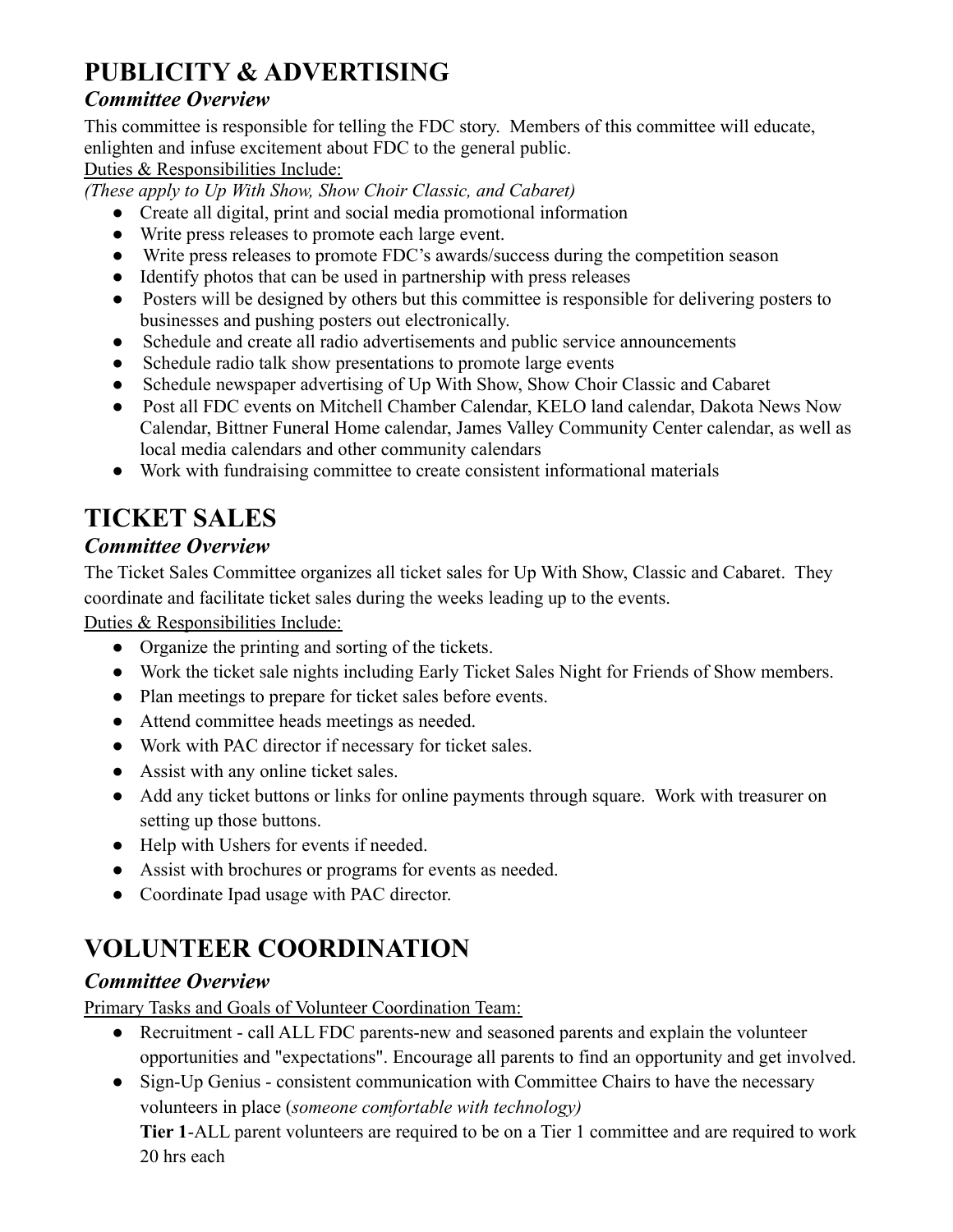**Tier 2**-Not all parents need to plug in, but are encouraged to do so. These jobs are more "specialized" and may take a shorter, but more concentrated time.

- Volunteer Check-in/Check-out/Identification
- Volunteer Incentive and Motivations/Recognition & Acknowledgement
- Communication/Support during the Events and Outside the Events/Fundraisers
- Tracking Volunteers Hours

### **FUNDRAISING**

#### *Committee Overview*

Design and implement corporate and individual fundraising to support the overall efforts of FDC. Duties & Responsibilities Include:

- Implement any corporate or student level fundraising through the course of the season to help raise funds.
- Help design marketing materials in conjunction with the marketing committee.
- Attend meetings with committee heads or the booster board as needed throughout the season.
- Apply for grants if available
- Assist the Friends of Show Sub-Committee in distributing material for FOS and growing FOS and corporate sponsor database.
- Assists with the delivery of product to school and helps to coordinate student pick up if needed.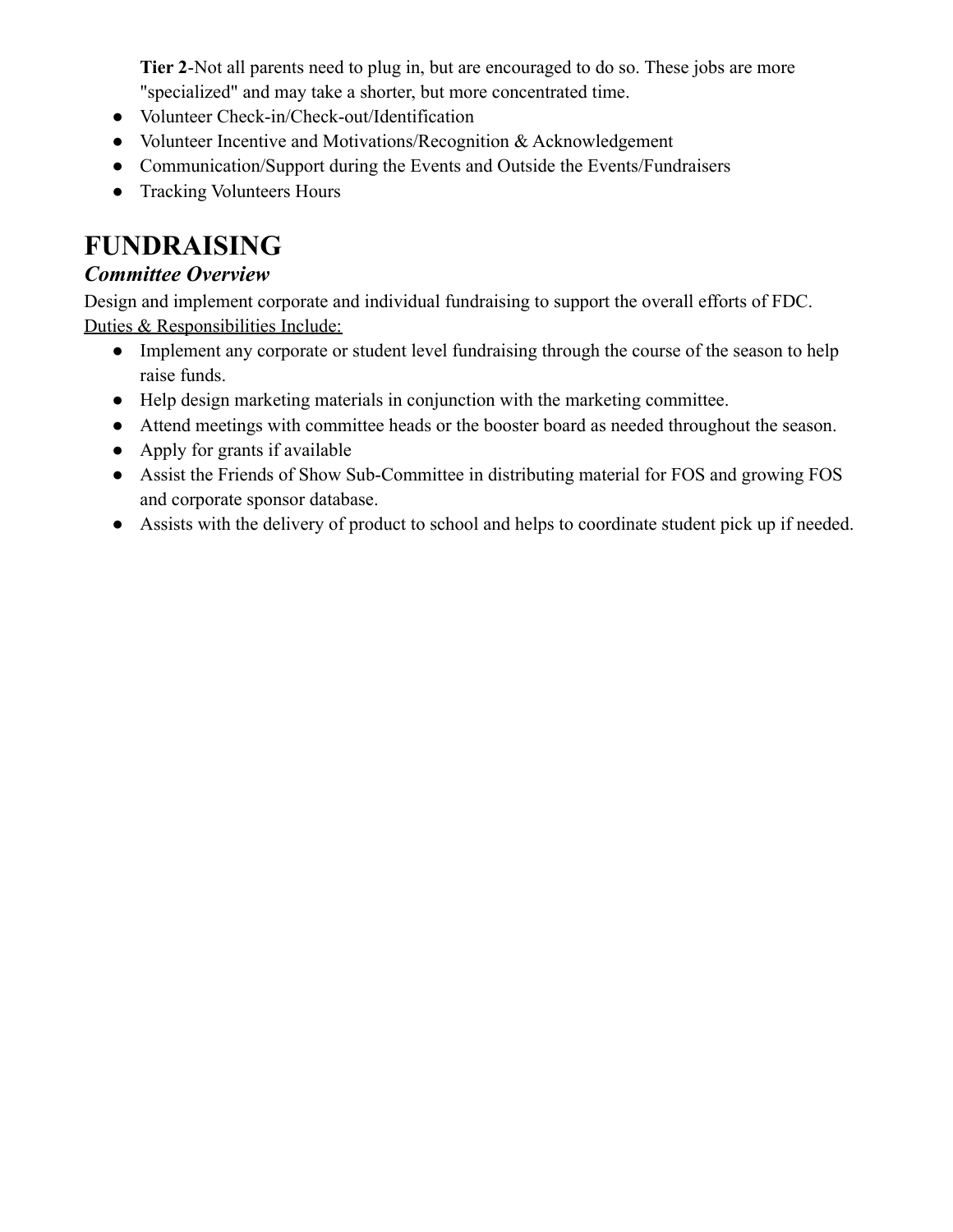# **FDC Tier 2 Committees**

#### **COSTUMES**

#### *Committee Overview*

This committee assists the costume director with any work relating to costumes throughout the year. Duties & Responsibilities Include:

- Assist the costume director with any alterations or sewing as needed.
- Take measurements for FDC members as needed
- Help with organizing and cleaning of costumes throughout the season.

#### **SET-BUILDING**

#### *Committee Overview*

The set-building committee is in charge of helping to design and build the set for the competition show. Duties & Responsibilities Include:

- Work with director and designer to design the set as needed
- Help to build set for show
- Meet before competitions and help to load set

#### **MEDICAL**

#### *Committee Overview*

This committee provides medical treatment at home and away competitions. There is a medical bag that we ensure travels with the kids to all competitions. We gather medical forms that are completed by the parents for each student. These forms contain permission to dispense medications and first aid to your child. Lori Nettinga and Mr. McGraw along with medical staff, will have access to dispensing these medications from the medical bag. Medical staff will be on hand at competitions and also available by text to come help if needed in a medical situation.

Duties & Responsibilities Include:

Supply and maintain medical bag with supplies and medications. Ensure that the medical bag is on the bus with designated staff members. The medical bag will be placed in the homeroom at competitions. Medical staff will check in with FDC members at check-in at the homeroom, prior to warm-up and immediately after that day's competition. Some of the items that may be needed; ice packs, knees or ankle wrap, Tylenol and or Ibuprofen may be used or given. If any member needs medical attention, Lori Nettinga or Mr. McGraw will text the medical staff to let us know what is wrong.

The committee also mans a medical station/room during Show Choir Classic held at the PAC.

Finally, the committee gathers, sorts and condenses all student forms into an "at glance" cheat sheet so we know what the kids may or may not be able to take for medications.

**Skills needed**: EMT, Paramedic, PT, Nurse, Doctor or Physician's Assistant.

#### **TRAVEL/HOTELS**

#### *Committee Overview*

This committee organizes the hotel reservations for any out of town, overnight trips for FDC. Duties & Responsibilities Include:

● Reserve rooms as needed for out of town trips for FDC.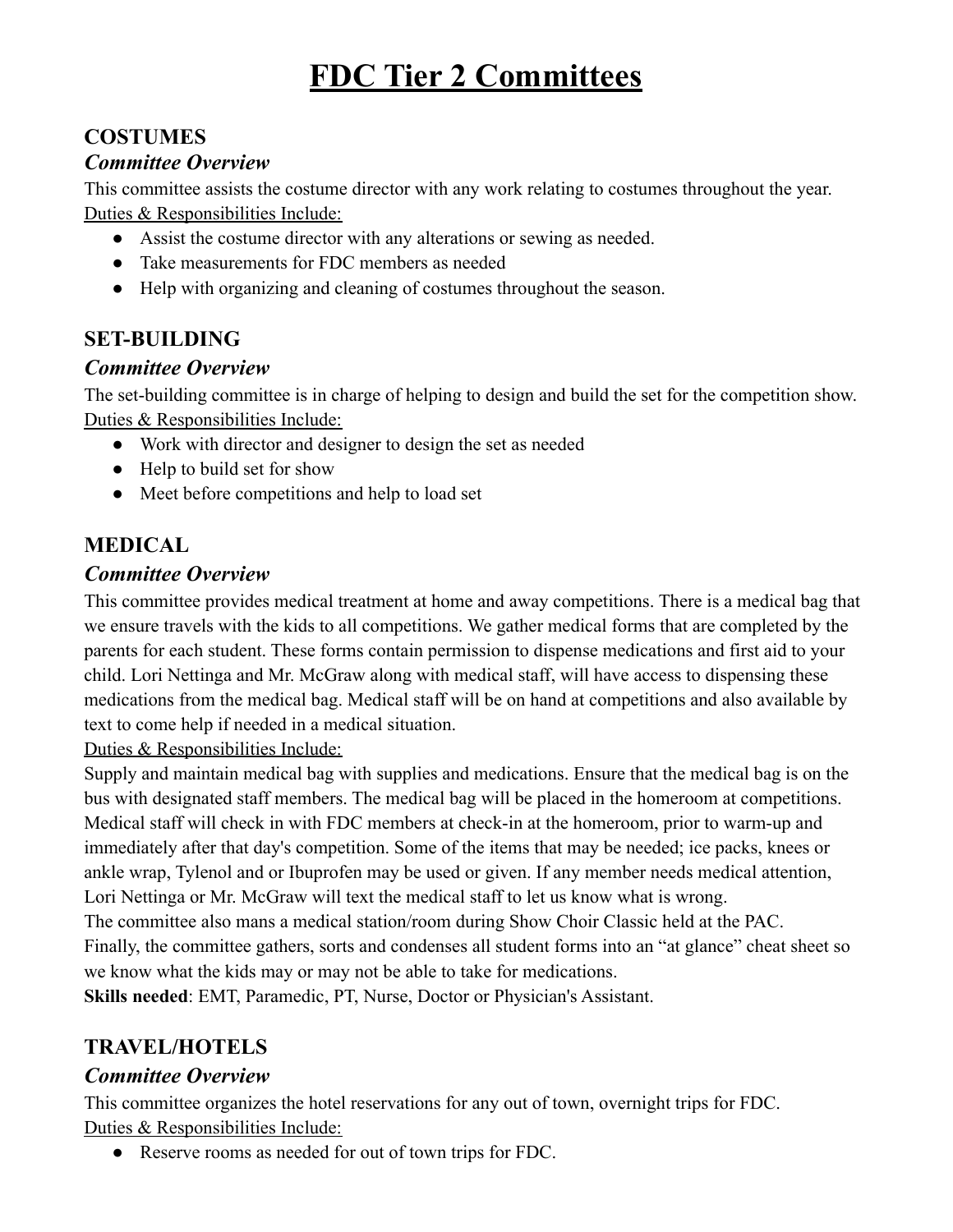- Reserve blocks of parent rooms for overnight stays.
- Work with hotel staff to organize the room keys for each room of FDC members.

#### **PROGRAMS** *Committee Overview*

The programs are usually done by one person. Look at the previous years programs to understand more. The program is done in Microsoft Publisher and then every year new information is pasted into the program format. Information about the groups is gathered on a Google Sheet by the director and that is shared with the program person. Other information is usually gathered from the Classic Chairperson. Senior Spotlights, you may need to go directly to the source, parents and students.

Duties & Responsibilities Include:

• Collect all necessary items for the program, via FDC Director, Classic Chairperson and committee members, parents and students and arrange them into the program template. Look at past programs to see what that all entails.

#### **RETREAT**

#### *Committee Overview*

The retreat committee helps organize the end of retreat supper held on Saturday evening. The supper has been semi-formal where the kids dress up.

Duties & Responsibilities Include:

Find a venue, figure out the meal, decorate the venue, plan entertainment, ie, karaoke.

#### **MERCHANDISE**

#### *Committee Overview*

This committee helps to organize all aspects of merchandise for FDC. This includes but is not limited to: FDC fan gear, FDC themed merchandise, Classic merchandise.

Duties & Responsibilities Include:

- Help to organize and work with companies for ordering fan gear and merchandise
- Organize and sell merchandise at events
- Organize and store all merchandise after sales in storage room.

#### **HISTORIAN**

#### *Committee Overview*

This committee is responsible for gathering and collecting all information and media (programs, pictures, videos, etc.) throughout the FDC season and organizing it into a binder for historical purposes. Ideal skills for this committee: technology friendly, media (picture/video) experience, present at most if not all events, knack for secretarial/organizational tasks, detail oriented, etc.

Duties & Responsibilities Include:

- Compile any of the following and organize in a binder:
	- Pictures
	- Programs
	- DVDs or recordings of shows
	- Group or individual pictures of each member
	- Rosters